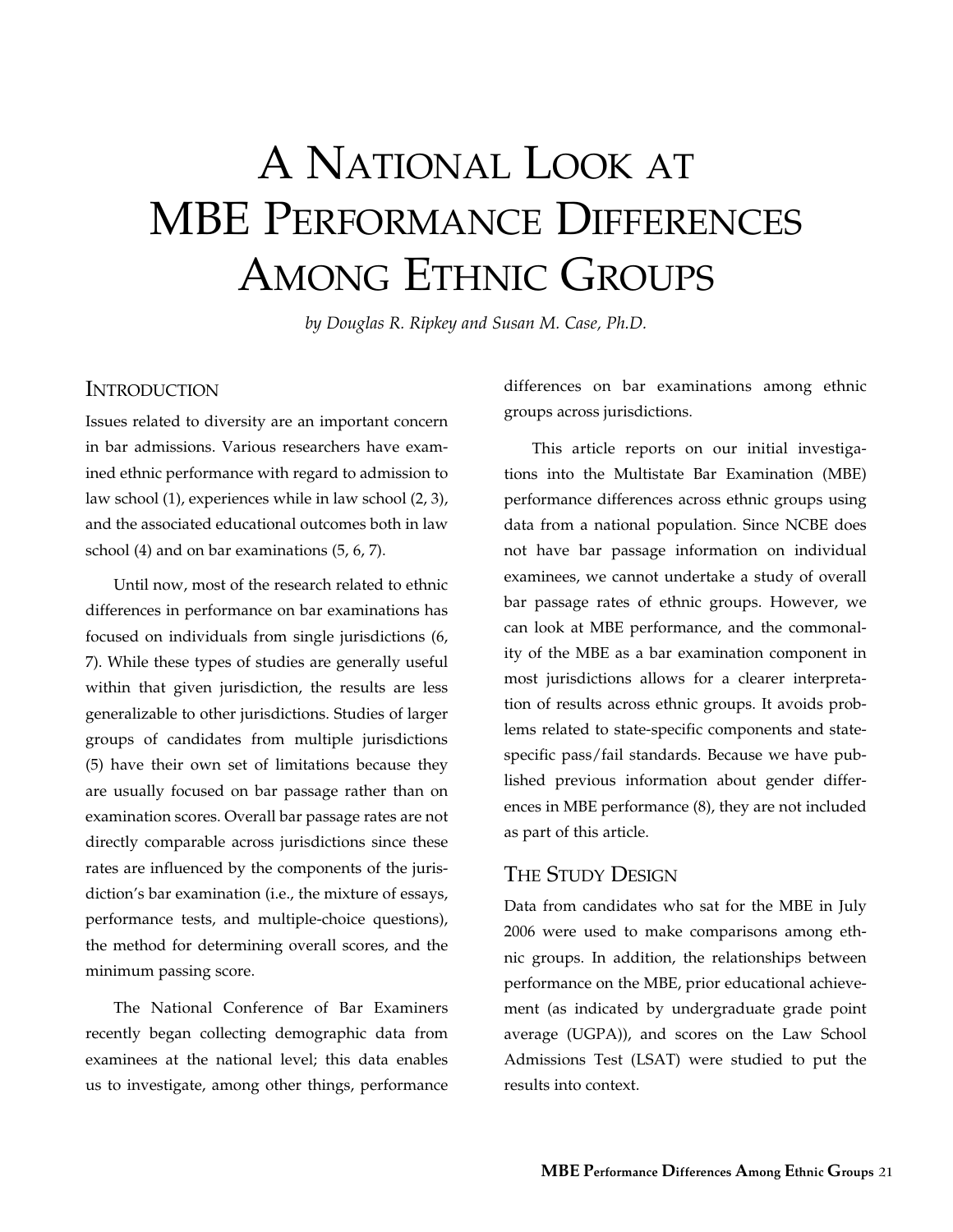### **Developing the Sample**

To aid in the interpretation of the results, we wanted the study to include only those candidates who were generally at the same point in the educational process, i.e., newly graduated from law school. Functionally, this meant that we wanted to limit our study sample to include only those candidates from one MBE administration who were taking the MBE for the first time.

While neither candidates nor jurisdictions directly provide NCBE with information about the number of previous bar examination attempts, we do have some information that allows us to make reasonable estimates about who is taking the MBE for the first time on a given administration. Examinees are asked to provide certain demographic information (e.g., Social Security number (SSN), applicant ID number, jurisdiction code, etc.) on the answer sheets. In jurisdictions that have required candidates to code consistent identifying information (i.e., always an SSN), the initial appearance of a candidate's SSN across all administrations indicates that he or she is a first-time taker.

We selected the July 2006 MBE administration as the basis for our study. Of the 51,155 candidates who sat for the July 2006 MBE in non-territorial U.S. jurisdictions, 5,610 individuals from the seven jurisdictions that had not consistently required the use of an SSN on the MBE answer sheet during each administration in the past five years (Georgia, Hawaii, Michigan, New Hampshire, New Mexico, Texas, and Vermont) were excluded because their first-time taker status could not be reliably determined. An additional 1,221 candidates who coded an invalid SSN (e.g., marking all 0s) were eliminated from the study along with 10,567 other candidates because the July 2006 administration was not their first MBE administration (their SSNs had appeared on at least one MBE answer sheet from an administration prior to July 2006). The resulting group included 33,757 candidates who were likely July 2006 first-time takers.

#### **Obtaining Ethnicity Data**

Because ethnicity is not a demographic code on the MBE answer sheet, we needed to obtain this information separately by using Multistate Professional Responsibility Examination (MPRE) answer sheets. This information is available as part of the data collection program that NCBE has with the Law School Admission Council (LSAC). Beginning in November 2004, candidates who register electronically to take the MPRE have the opportunity to provide consent for NCBE to obtain for research purposes their LSAC records. These records include both demographic information (e.g., birth date, gender, ethnicity, SSN, undergraduate institution, and undergraduate major) and academic performance data (i.e., UGPA and average LSAT score from all attempts). Data pertaining to a large number of MPRE candidates has been obtained as nearly all register electronically and 90 percent consent to the access of their personal information.

The group of 33,757 likely July 2006 first-time takers was then matched with the available LSAC data to determine the final sample. Because LSACbased information was missing for about 15 percent of these candidates and an additional 5 percent were not matched to any MPRE records, the final group for the analyses included 26,839 candidates, which represented about 80 percent of all known July 2006 MBE first-time takers.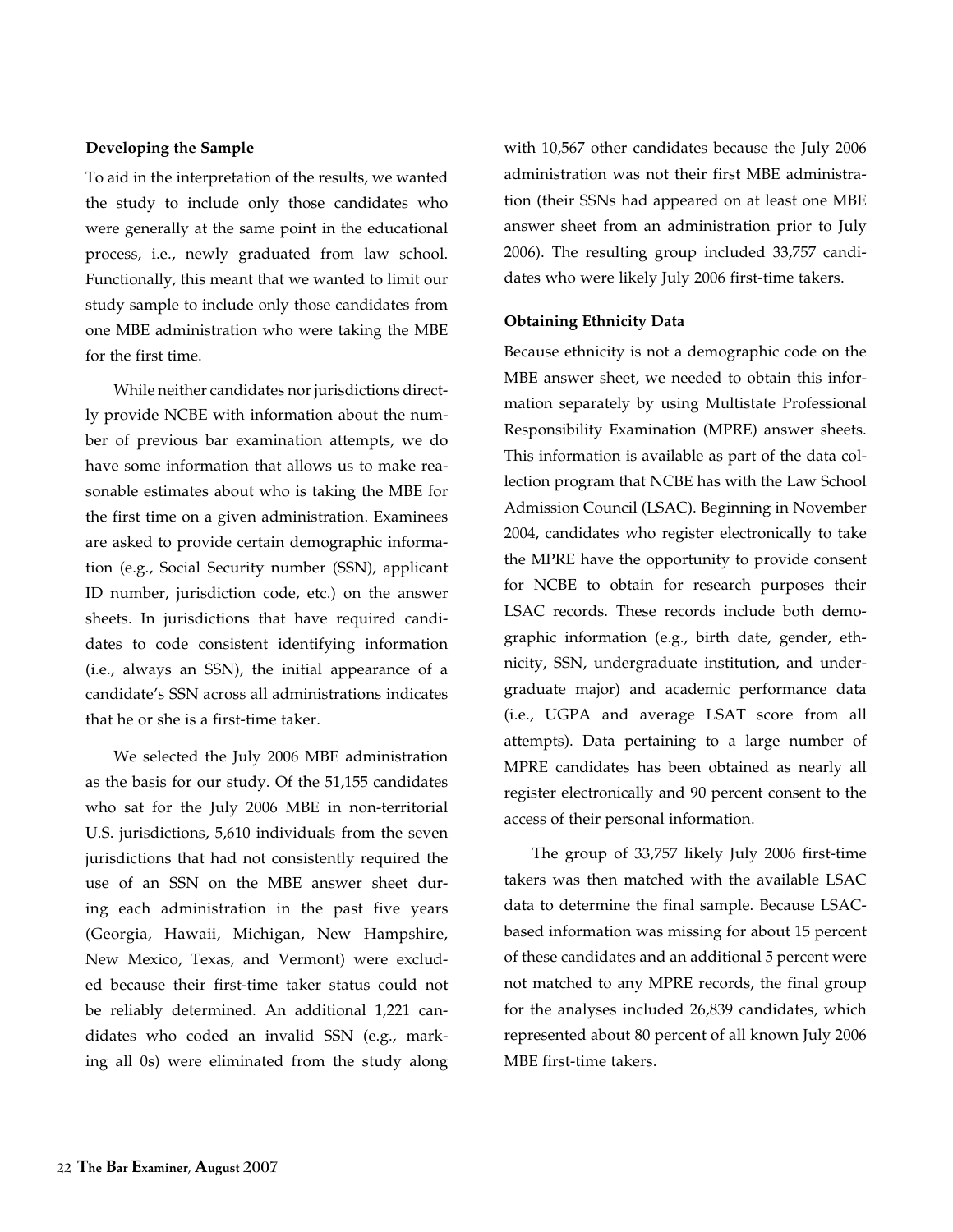## Data Analysis

#### **Demographic Breakdown**

Table 1 provides a breakdown of the racial/ethnic composition within the full group of 26,839 candidates. For purposes of this article, we combined several groups based on the relatively small number of candidates who indicated certain ethnicities. More specifically, candidates who indicated that their ethnicity was "American Indian/Alaskan Native" were grouped together with candidates who chose "Other" as their ethnic indicator. Also, those candidates who indicated either "Chicano/Mexican American," "Puerto Rican," or "Hispanic/Latino" were clustered into a broader "Hispanic" group in order to have an appropriate sample size and because the performance of the candidates in these subgroups was similar.

**Table 1** Demographic Breakdown by Ethnic Group (With Some Smaller Groups Combined)

| Ethnicity    | Count  | Percentage |
|--------------|--------|------------|
| Asian        | 2,100  | 7.8%       |
| <b>Black</b> | 1,378  | $5.1\%$    |
| Hispanic     | 1,470  | 5.5%       |
| White        | 19,479 | 72.6%      |
| Other        | 1,213  | 4.5%       |
| Unavailable  | 1,199  | 4.5%       |
| Total        | 26,839 | 100.0%     |

As indicated in Table 1, the most common ethnic group was the White group, which comprised nearly 72.6 percent of the sample. The next largest group was Asian (7.8 percent) followed by Hispanic (5.5 percent), and Black (5.1 percent). The remaining candidates for whom there was data represented 4.5 percent of the July 2006 MBE first-time takers and had an ethnicity classified as "Other."

## **MBE Performance**

Table 2 provides the July 2006 average MBE score for the likely first-time takers within each ethnic group. It also shows the group's standard deviation (SD), which is an indicator of the spread or variation of scores in that group; the larger the SD, the more spread out the scores are. (Typically, about 68 percent of individual scores will be within one SD of the average for that group.) The last column in Table 2 shows the effect size, which is a measure of performance differences among groups expressed in terms of SD units. (See The Testing Column in

the May 2005 issue of The Bar Examiner for an explanation of SDs.) Typically, the largest or highest-performing group is used as the reference point and comparisons are made between that reference group and the others.

Within the groups with known ethnicity, White candidates had the highest MBE performance (average  $= 149.3$ ) followed by the Asian (146.1) and the Hispanic (143.3) candidates. The Black group had the lowest average MBE performance (137.9). In terms of the performance difference size, the MBE average for the Black group was about 11.4 points less than the average for the White group. This difference in the average score, when divided by the SD of the reference group (i.e., that of the White group, the highest-scoring group), resulted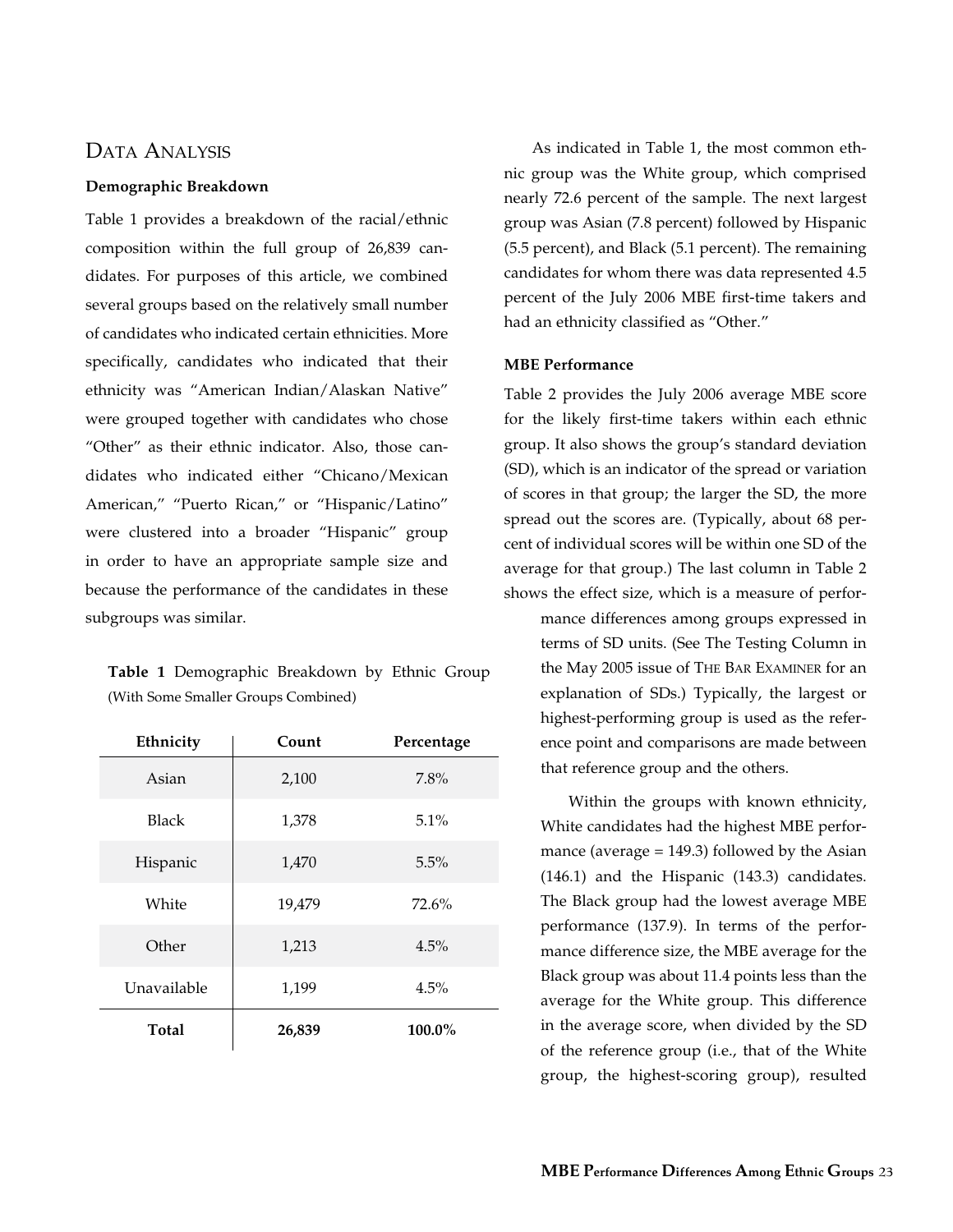## **Table 2**

MBE Performance Breakdown by Ethnic Group

|                    |        | <b>MBE</b> Score | Effect<br>Size in |                 |
|--------------------|--------|------------------|-------------------|-----------------|
| Group              | Count  | Average          | <b>SD</b>         | <b>SD Units</b> |
| Asian              | 2,100  | 146.1            | 14.4              | $-0.23$         |
| <b>Black</b>       | 1,378  | 137.9            | 14.4              | $-0.81$         |
| Hispanic           | 1,470  | 143.3            | 14.9              | $-0.43$         |
| White              | 19,479 | 149.3            | 14.0              |                 |
| Total <sup>*</sup> | 26,839 | 148.1            | 14.5              |                 |

\* Includes 2,412 candidates whose ethnic group affiliation was unavailable or listed as "Other."

in an effect size of -0.81 SD units (i.e.,  $-11.4/14.0 =$ -0.81). For large-scale data, such as in this study, a difference of 0.10 SD units or greater is typically both of statistical and practical significance. As Table 2 shows, the effect size was well above this for the Asian, Black, and Hispanic groups when compared with the White group. The effect size for Black candidates was almost twice as large as for the Hispanic candidates and just less than four times greater than that for the Asian candidates.

#### **Other Academic Performance Measures**

Table 3 provides information that compares the MBE ethnic group performance patterns to those on other academic performance measures obtained prior to law school entry (i.e., UGPA and LSAT score). To make the effect sizes comparable to those shown for the MBE in Table 2, the White group is once again used as the reference group for the calculations.

Focusing on UGPA, the rank ordering of the specific ethnic groups (based on average group performance) was about the same as the pattern on the MBE. The White group had the highest average UGPA (3.36), followed by the Asian (3.32), Hispanic (3.25), and Black (3.16) groups. In terms of effect sizes, the differences in average UGPA between the White group and the other groups were smaller than those observed on the MBE. For example, the difference in effect size (i.e., in SD units) between the Black and White groups on the MBE was -0.81, whereas the effect size on the UGPA was only -0.50. Based on the larger effect sizes on the MBE, it appeared that there were greater differences in MBE average scores than would have been expected based on UGPA information. This is a common finding in this kind of research; it

reflects the fact that undergraduate institutions and courses taken vary in the rigor of their academic requirements, whereas the MBE is consistent across examinees in that regard.

The performance patterns by ethnic group on the LSAT differed somewhat from those on the MBE. On the LSAT, Asian candidates scored about 1.5 points higher on average than White candidates; the effect size was  $0.21$  SDs  $(1.5 / 7.1 = 0.21)$ . For the other two main groups, the pattern was similar to the MBE pattern (i.e., White candidates performed better on average), but the magnitude of the difference was slightly higher, especially for the Black group where the LSAT difference was almost a full SD (i.e., about 7 points). Thus, based on LSAT score information, the MBE performance differences (when compared with White candidates)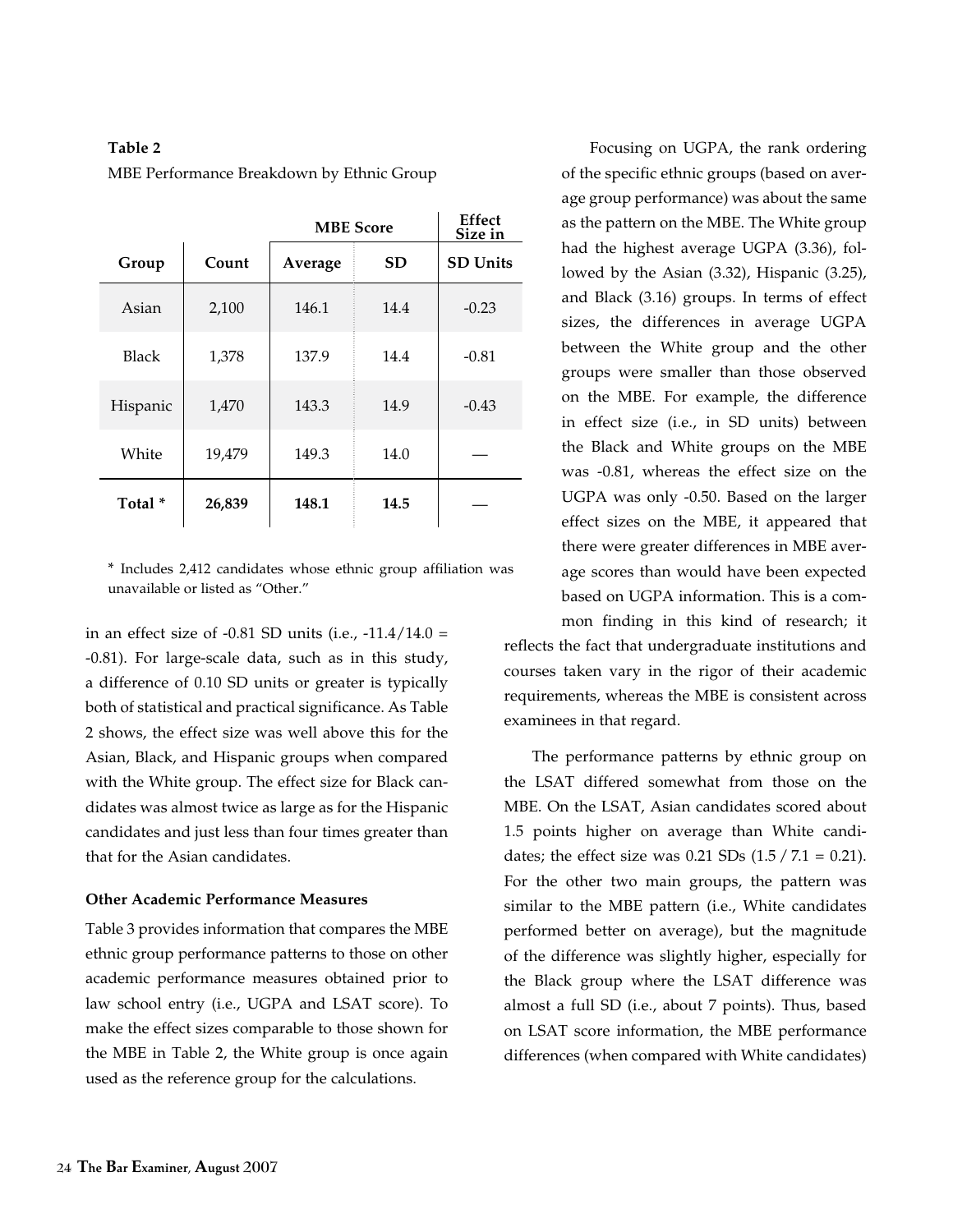|              |            |      | <b>UGPA</b>              |       | <b>LSAT Score</b> |       | <b>MBE</b> Score |  |
|--------------|------------|------|--------------------------|-------|-------------------|-------|------------------|--|
| Group        | Count      | Avg. | Effect Size              | Avg.  | Effect Size       | Avg.  | Effect Size      |  |
| Asian        | 2,100      | 3.32 | $-0.10$                  | 159.5 | $+0.21$           | 146.1 | $-0.23$          |  |
| <b>Black</b> | 1,378      | 3.16 | $-0.50$                  | 151.2 | $-0.96$           | 137.9 | $-0.81$          |  |
| Hispanic     | 1,470 3.25 |      | $-0.29$                  | 154.7 | $-0.46$           | 143.3 | $-0.43$          |  |
| White        | 19,479     | 3.36 | $\overline{\phantom{m}}$ | 158.0 |                   | 149.3 |                  |  |
| Total **     | 26,839     | 3.34 |                          | 157.6 |                   | 148.1 |                  |  |

**Table 3** Academic Success Measures by Ethnic Group\*

\* SDs are approximately 0.4 for UGPAs, 7.3 for LSAT scores, and 14.5 for MBE scores.

\*\* Includes 2,412 candidates whose ethnic group affiliation was unavailable or listed as "Other."

were greater than expected for Asian candidates, less than expected for Black candidates, and about the same as expected for Hispanic candidates.

#### **Relationships Among Performance Measures**

While comparing patterns of performance across groups provides some information about the relationship between the performance measures, there are more direct methods to define how one score relates to another. Usually, these relationships are expressed in terms of a correlation coefficient, which describes the linear relationship between the pairs of variables in terms of both the magnitude and the direction. The value indicates the extent to

which performance on one measure is related to performance on another measure. Correlation coefficients always have values between -1.00 and +1.00; in studies like ours these values are typically between 0.00 and +1.00 because candidates who perform well on one test generally perform well on another. Higher correlations, those closer to +1, indicate stronger relationships.

Table 4 provides the correlations among the measures of academic performance in the total group of candidates  $(n = 23,839)$ . Table 4 shows that the correlation between UGPA and LSAT score was +0.30 for the total group of candidates. This modest, positive correlation indicated that candidates who had high UGPAs also tended to perform well on the LSAT and vice versa. The correlation between the UGPA and the MBE was +0.29, indicating about

the same modest, positive relationship between these two measures.

In general, the relationships represented in Table 4 are not surprising. As expected, the relationships among all scores were positive (i.e., those who performed well on one measure performed well on the other). The fact that the correlations were all relatively modest was also expected because the measures assess somewhat different knowledge and skills and they are assessed at different points in time along an educational continuum.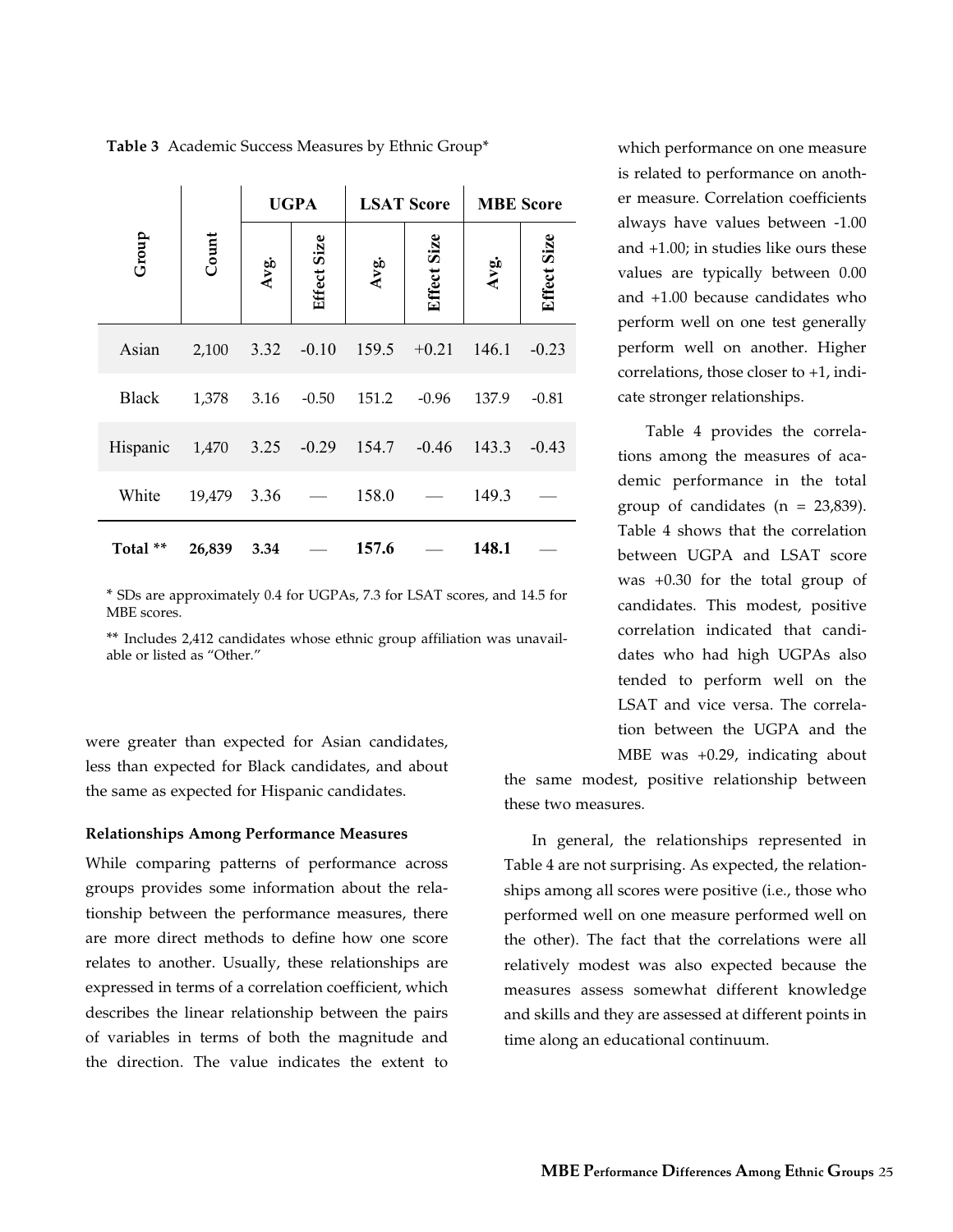**Table 4** Correlations Among Performance Measures for the Total Group

| Performance       | Correlation<br><b>Coefficients Among</b><br><b>Performance Measures</b> |                  |  |
|-------------------|-------------------------------------------------------------------------|------------------|--|
| <b>Measures</b>   | <b>LSAT Score</b>                                                       | <b>MBE</b> Score |  |
| <b>UGPA</b>       | $+0.30$                                                                 | $+0.29$          |  |
| <b>LSAT Score</b> |                                                                         | +0.49            |  |

# Observations Based on the Data

We are at the beginning stages of studying ethnic group bar examination performance at the national level, and in many ways, the data that we have begun to analyze have led to more questions than answers.

The academic performance measures available about candidates prior to their entry into law school indicate that performance differentials already occur among the different ethnic groups. The White group in the sample had slightly higher UGPAs than the Asian group (about 1/10 of an SD). White candidates also had higher UGPAs than Hispanic candidates (about 1/4 of an SD) and Black candidates (about 1/2 of an SD). The pattern of the ethnic group performance differences on the LSAT was consistent, with the White group scoring highest on average and the Black group scoring lowest. However, the magnitude of the performance differential for the Hispanic and Black groups was nearly twice as high on the LSAT as it was for UGPAs. Finally, both these observed pre-law school performance differentials are similar in size to those found in several large single jurisdiction studies (6, 7) and are similar to

the ethnic group differences for individuals seeking entry into the medical profession (9).

Unfortunately, information about performance in law school isn't available nationally for the group of candidates who were firsttime takers on the MBE in July 2006. Given the similarity in the patterns in pre-law school performance in our group as those encountered in large single jurisdiction studies (6, 7), there is no indication that the law school performance differentials seen in those studies would not have been replicated in the national group as well.

Given observed differences in the average prematriculation credentials of candidates from different ethnic groups in this study and suspected differences among groups in law school performance based upon other research (6, 7), it would be reasonable to expect that similar differences would also occur within the bar examination process. While we did not have access to all the relevant components of the bar examination process (e.g., essay, performance, or total test scores), looking at patterns in MBE scores was more useful in some ways because the meaning of these scores is standardized across all candidates (i.e., the tailored nature of the essays, score combination rules, and performance standards would have made pass/fail rate comparisons problematic across jurisdictions).

On the MBE component of the bar examination, the White group performed best followed by the Asian, Hispanic, and Black groups. The magnitudes of the differences between groups on MBE scores were similar to those relating to LSAT scores (with the exception of Asian candidates). Again, our findings were consistent with single-jurisdiction studies that identified similar performance differentials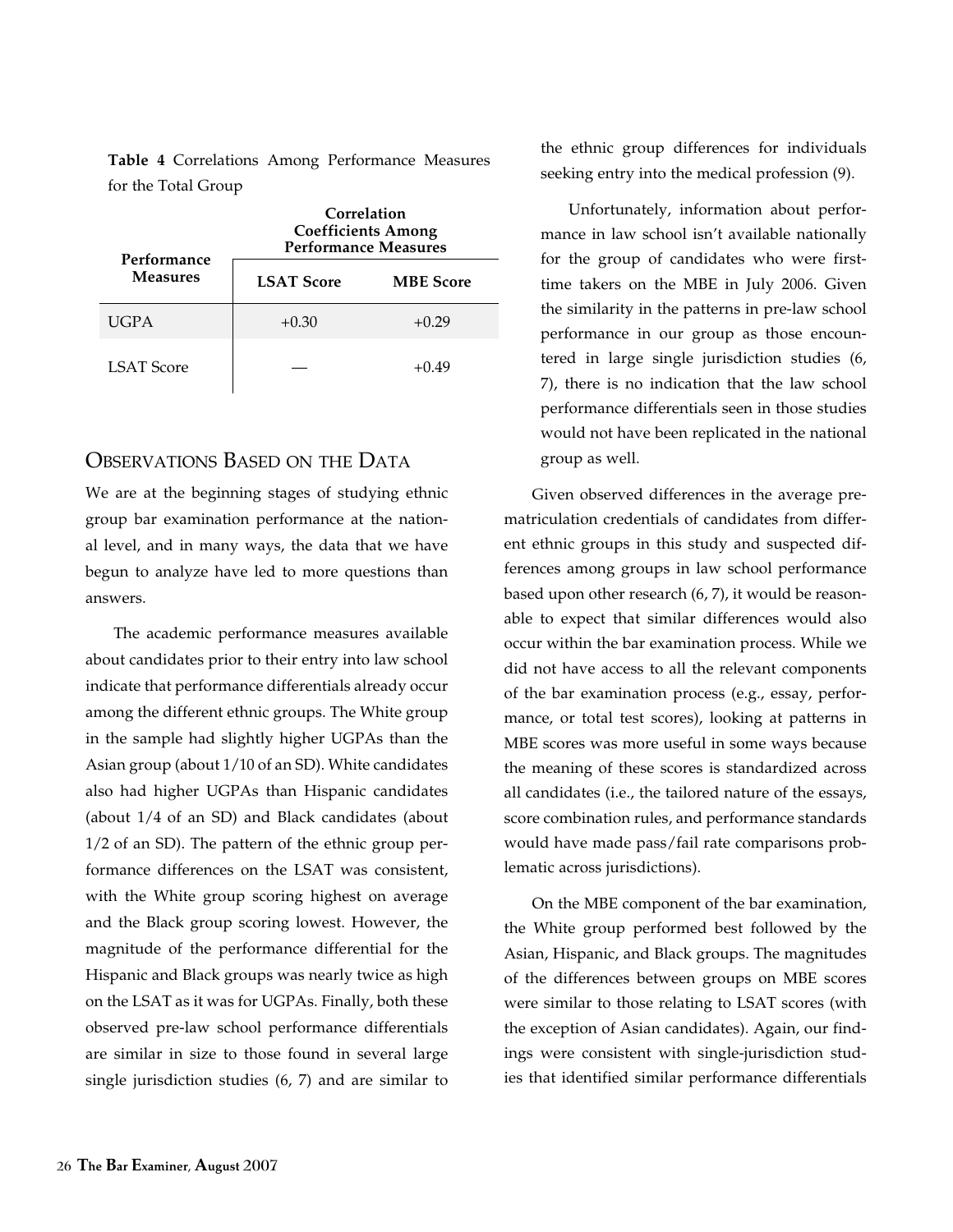across ethnic groups on all components of the bar examinations, including the MBE, essays, performance tests, and total score  $(6, 7)$ .

As indicated when we originally reported on gender differences on the MBE (8), there are several follow-up efforts that we will continue to take to evaluate the legitimacy of the results (i.e., to determine whether some groups are more proficient than other groups on the knowledge and skills that the MBE is designed to assess).

From an item-writing perspective, we will continue to refine the processes used to evaluate the individual items used on the MBE. Following longstanding NCBE practice, our drafting committees (groups of content experts who write and edit the exam questions) will be instructed to eliminate all material that does not directly relate to the competencies tested by the MBE. Similarly, we will continue to encourage these committees to avoid unnecessarily complicating the language used in exam questions and to avoid non-standard English that might affect one ethnic group in a more pronounced way than another. In addition, the composition of these drafting groups will continue the current practice of overrepresentation of women and minorities (relative to the population in general) to help identify and avoid possible subtle substantive biases in the questions.

Research will also continue to be part of the item evaluation process. One form of analysis, called Differential Item Performance (DIF), involves an investigation of individual items to see if some of them are more difficult for one group than another. With continued development of our internal databases to include information about aspects of both the structure and content of items, we will have the capability to augment the human review of items with the inclusion of statistical evaluations of potential factors that may contribute to differential performance.

Research will also continue at the test level. We are still trying to investigate what factors help determine candidates' overall success on the MBE and which factors may contribute to differential performance. Based on the correlations observed among the performance measures, we have begun to examine some other psychometrically sophisticated models that can be used to predict candidate performance and to better understand how particular factors are related to bar examination performance (7, 10). Unfortunately, we are somewhat limited in this study sample because of the lack of availability of candidates' law school performance data which has been shown to have one of the strongest relationships with bar examination performance.

 As our research progresses, we will continue to provide updates. This progress depends, at least in part, on a growing network of collaborative relationships among the many stakeholders in the legal education system. A thorough understanding of the determinants of candidate success will require a combination of data from many information sources. As always, NCBE welcomes opportunities to work with other groups to help facilitate and foster the process of collating and evaluating the data that will help the legal profession ensure that clients are well served by the new lawyers who are entering the practice.

## **REFERENCES**

1. Stilwell, Lisa Anthony, Reese Lynda M., and Pashley, Peter J. (1998). Analysis of Differential Prediction of Law School Performance by Racial/Ethnic Subgroups (Research Report 98-02). Newtown, PA: Law School Admission Council.